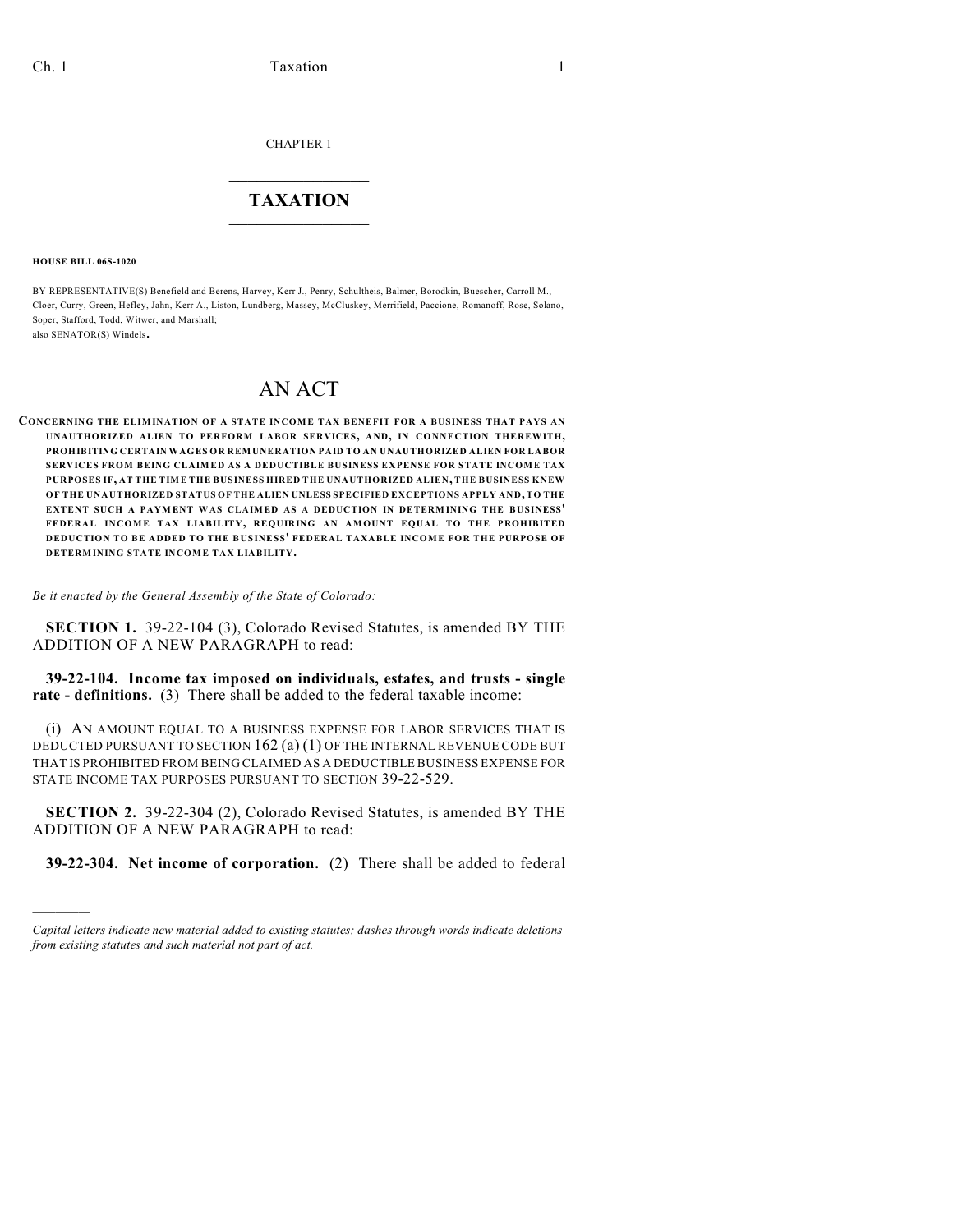## taxable income:

(h) AN AMOUNT EQUAL TO A BUSINESS EXPENSE FOR LABOR SERVICES THAT IS DEDUCTED PURSUANT TO SECTION 162 (a) (1) OF THE INTERNAL REVENUE CODE BUT THAT IS PROHIBITED FROM BEING CLAIMED AS A DEDUCTIBLE BUSINESS EXPENSE FOR STATE INCOME TAX PURPOSES PURSUANT TO SECTION 39-22-529.

**SECTION 3.** Part 5 of article 22 of title 39, Colorado Revised Statutes, is amended BY THE ADDITION OF A NEW SECTION to read:

**39-22-529. Business expense deduction - labor services - unauthorized alien - definitions.** (1) AS USED IN THIS SECTION, UNLESS THE CONTEXT OTHERWISE REQUIRES:

(a) "LABOR SERVICES" MEANS THE PHYSICAL PERFORMANCE OF SERVICES IN THIS STATE.

(b) "UNAUTHORIZED ALIEN" SHALL HAVE THE SAME MEANING AS SET FORTH IN 8 U.S.C. SEC. 1324a (h) (3), AS AMENDED.

(2) ON OR AFTER JANUARY 1, 2008, NO WAGES OR REMUNERATION FOR LABOR SERVICES PAID TO AN UNAUTHORIZED ALIEN OF SIX HUNDRED DOLLARS OR MORE IN A YEAR SHALL BE CLAIMED AS A DEDUCTIBLE BUSINESS EXPENSE FOR STATE INCOME TAX PURPOSES BY A TAXPAYER WHO, AT THE TIME THE TAXPAYER HIRED THE UNAUTHORIZED ALIEN, KNEW OF THE UNAUTHORIZED STATUS OF THE ALIEN. THE PROVISIONS OF THIS SUBSECTION (2) SHALL APPLY REGARDLESS OF WHETHER AN INTERNAL REVENUE SERVICE FORM 1099-MISC IS ISSUED IN CONJUNCTION WITH THE WAGES OR REMUNERATION.

(3) THIS SECTION SHALL NOT APPLY TO:

(a) ANY BUSINESS DOMICILED IN THE STATE THAT IS EXEMPT FROM COMPLIANCE WITH FEDERAL EMPLOYMENT VERIFICATION PROCEDURES UNDER FEDERAL LAW THAT MAKES THE EMPLOYMENT OF UNAUTHORIZED ALIENS UNLAWFUL;

(b) ANY INDIVIDUAL HIRED BY THE TAXPAYER BEFORE THE EFFECTIVE DATE OF THIS PARAGRAPH (b);

(c) ANY TAXPAYER WHERE THE INDIVIDUAL BEING PAID IS NOT DIRECTLY COMPENSATED OR EMPLOYED BY THE TAXPAYER; OR

(d) WAGES OR REMUNERATION PAID FOR LABOR SERVICES TO ANY INDIVIDUAL WHO HOLDS AND PRESENTS TO THE TAXPAYER A VALID LICENSE OR IDENTIFICATION CARD ISSUED BY THE DEPARTMENT OF REVENUE.

(4) THE EXECUTIVE DIRECTOR IS AUTHORIZED TO PRESCRIBE FORMS AND PROMULGATE RULES THAT ARE NECESSARY TO ADMINISTER THIS SECTION.

**SECTION 4. Refer to people under referendum.** (1) This act shall be submitted to a vote of the registered electors of the state of Colorado at the next election for which it may be submitted, for their approval or rejection, under the